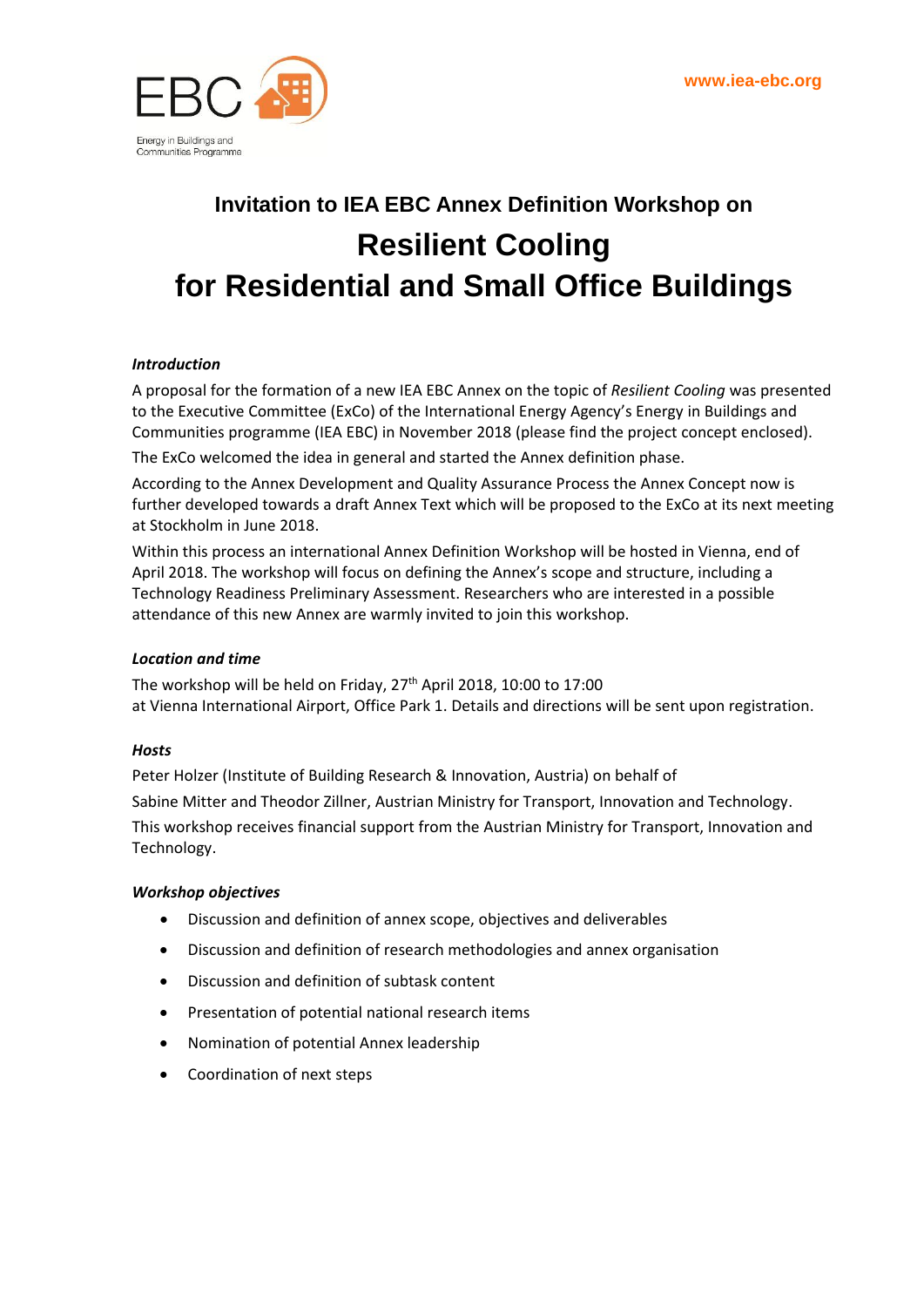

#### *Preparations by Participants*

| March 31, 2018<br>• Complete meeting registration and return to Peter Holzer by |
|---------------------------------------------------------------------------------|
|---------------------------------------------------------------------------------|

• If you have a technical presentation useful for initiating discussion please inform Peter Holzer at registration **March 31, 2018** 

#### *Meeting Place and Costs*

The meeting will take place in Vienna, in a Seminar room in Office Park 1, within short walking distance to the Vienna International Airport Terminals. The meeting is free of charge. Refreshments at breaks will be available. There will be the possibility for a joint lunch in a nearby restaurant at one's own expense.

#### **Workshop Programme** (Provisional)

| Friday              | April 27, 2018                                                                                                                                                                                       |
|---------------------|------------------------------------------------------------------------------------------------------------------------------------------------------------------------------------------------------|
| $10^{00} - 11^{30}$ | <b>Opening Session.</b> Workshop introduction, technical presentations<br>by participants                                                                                                            |
|                     | Coffee break                                                                                                                                                                                         |
| $11^{40} - 12^{30}$ | <b>Topical Session 2</b>                                                                                                                                                                             |
|                     | Lunch break                                                                                                                                                                                          |
| $14^{00} - 15^{00}$ | <b>Topical Session 3</b>                                                                                                                                                                             |
|                     | Coffee break                                                                                                                                                                                         |
| $15^{15} - 17^{00}$ | <b>Concluding Session.</b> Summary of results, nomination of potential<br>Annex leadership and identification of country contributions.<br>Selection of members of the Annex proposal writing group. |

#### **Registration**

Please email your workshop registration to Peter Holzer [resilient.cooling@building-research.at](mailto:resilient.cooling@building-research.at) before March 31, 2018.